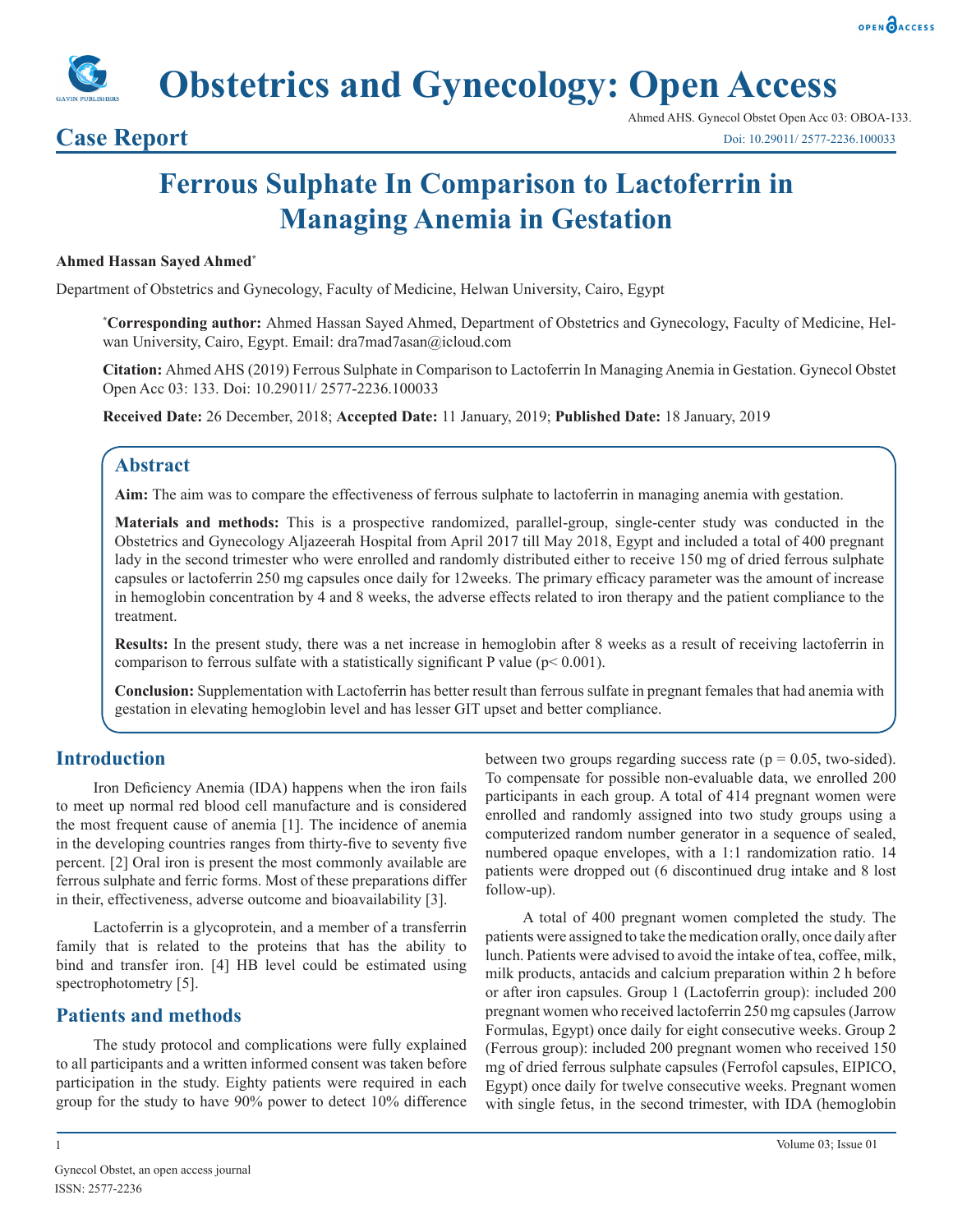**Citation:** Ahmed AHS (2019) Ferrous Sulphate in Comparison to Lactoferrin In Managing Anemia in Gestation. Gynecol Obstet Open Acc 03: 133. Doi: 10.29011/ 2577-2236.100033

level less than 11 g/dL and ferritin levels less than 25ng/dL) were enrolled.

Women with a history of anemia due to any other causes, such as chronic blood loss, hemolytic anemia and thalassemia (including thalassemic trait), severe anemia requiring blood transfusion, bronchial asthma, clinical and/or laboratory evidence of hepatic, renal, hematologic or cardiovascular abnormalities, history of peptic ulcer, hypersensitivity to iron preparations and treatment with any other iron preparation in the last one month before study entry and suspected acute infection were excluded from the study.

The primary outcome was the amount of increase in hemoglobin concentration by 4 and 8 weeks, the adverse effects (the patients were asked to report any unaccepted symptoms during the study period) related to iron treatment and the patient compliance to treatment. Obstetric outcome in terms of gestational age at delivery, mode of delivery, maternal complications (postpartum hemorrhage and defective lactation) and neonatal outcome (neonatal weight, admission to neonatal intensive care unit and neonatal death defined as death in the first four weeks after birth) were assessed as a secondary outcome.

### **Statistical methods**

Statistical analysis Data were collected, tabulated, statistically analyzed by computer using SPSS version 16 (SPSS Inc., Chicago, IL), two types of statistics were done: Descriptive statistics Quantitative data are expressed to measure the central tendency of data and diversion around the mean, Mean (x) and Standard Deviation (SD). Analytic statistics Chi-Square (x2) and t-test were used to compare two groups. All these tests were used as tests of significance at p value40.05 was considered statistically nonsignificant. p value 0.05 was considered statistically significant. p value 0.001 was considered statistically highly significant.

## **Results** (Tables 1-3)

|                            | (Lactoferrin<br>(Ferrous<br>group)<br>group) |                  | p value  |
|----------------------------|----------------------------------------------|------------------|----------|
| Age                        | $23.5\pm 6.19$<br>$23.6 \pm 6.66$            |                  | $>0.05*$ |
| Parity                     | $1.62 \pm 2.38$                              | $1.70 \pm 2.30$  | >0.05    |
| GA at inclusion            | $18.42 \pm 2.79$                             | $18.11 \pm 2.84$ | >0.05    |
| <b>BMI</b> at<br>inclusion | 22.88±3.97                                   |                  | >0.05    |
| No of ANC<br>visits        | $2.06 \pm 4.22$                              | $2.18 \pm 4.16$  | >0.05    |

|  |  | Table 1: Demographic data |  |
|--|--|---------------------------|--|
|--|--|---------------------------|--|

|                                      | (Lactoferrin<br>group) | (Ferrous<br>group) t | t-test | p value    |
|--------------------------------------|------------------------|----------------------|--------|------------|
| Level of<br>Hemoglobin at<br>start   | $8.1 \pm 0.61$         | $8 \pm 0.699$        | 1.553  | >0.05      |
| Hemoglobin<br>level After 4<br>weeks | $9.46 \pm 0.42$        | $8.7 \pm 0.722$      | 13.306 | $< 0.001*$ |
| Hemoglobin<br>level After 8<br>weeks | $10.52 \pm 0.29$       | $9.23 \pm 0.633$     | 25.430 | < 0.001    |
| Net increase in<br>hemoglobin        | $2.42 \pm 0.52$        | $1.23 \pm 0.23$      | 29.281 | < 0.001    |

**Table 2:** Hb level (gm/dL) before and after treatment.

|                             | (Lactoferrin<br>group) | (Ferrous<br>group) | Chi<br>square | p value    |
|-----------------------------|------------------------|--------------------|---------------|------------|
| <b>GIT</b><br>complications | 20                     | 120                | 109.980       | $< 0.001*$ |
| Abdominal<br>pain           | 40                     | 120                | 66.667        | < 0.001    |
| Vomiting                    | 20                     | 60                 | 25            | < 0.001    |
| Constipation                | 40                     | 120                | 66.667        | < 0.001    |
| Dark stools                 | $\Omega$               | 60                 | 70.588        | < 0.001    |
| Want to stop<br>intake      | 0                      | 40                 | 44.444        | < 0.001    |

**Table 3:** demonstrates the adverse effects with iron use.

#### **Discussion**

Previous researches revealed inconclusive data showing improvement or decreasing iron absorption. [6-8] In the present study, there was a net increase in hemoglobin after 8 weeks as a result of receiving lactoferrin in comparison to ferrous sulfate with a statistically significant P value ( $p<0.001$ ). Recently, a randomized trial that included three hundred ladies at different trimesters of gestation orally administrated ferrous sulfate or thirty percent ironsaturated bovine lactoferrin, revealed an increased hemoglobin and total serum iron concentrations in ladies who received bovine lactoferrin than in women who received ferrous sulfate with the absence of adverse effects [9]. Also, in the current study, the GIT complications occurred more frequently with the ferrous sulphate receiving pregnant ladies with a statistically significant P value (p  $< 0.001$ ).

While in the current study, the number of ladies who asked to replace the medication was greater in the ferrous sulphate using